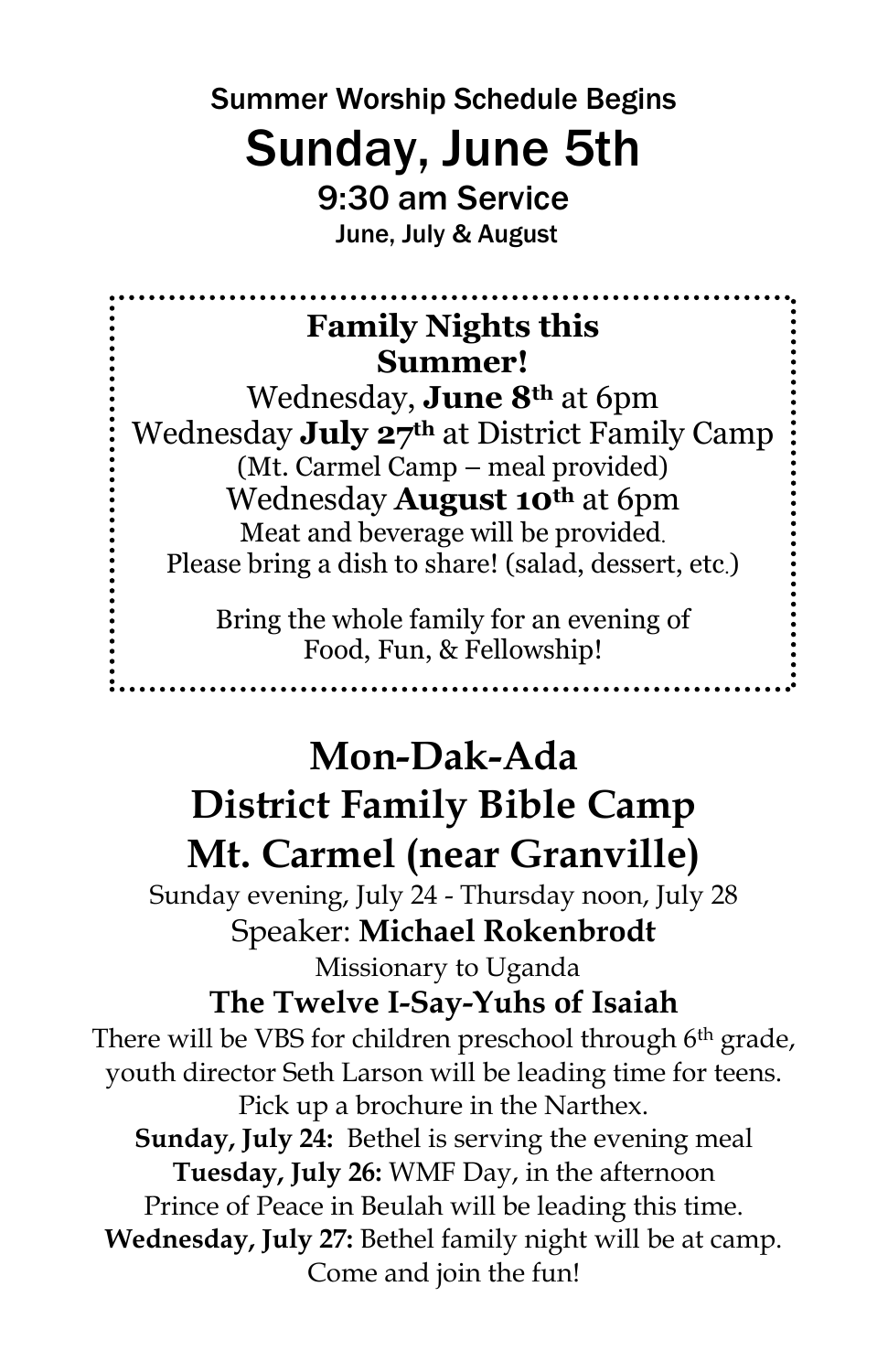## **WMF MISSIONARY SPOTLIGHT**



 **Nate & Rhoda Jore & family Missionaries to Uganda**

Over time and with dedication, the Jore family has built close relationships with the Ugandan people in their community, with their farm being a tool for opening those opportunities. Visiting with neighbors and investing in the everyday activities of the community is a large part of the Jores' ministry. One aspect of Ugandan culture that they appreciate is the hospitality that dictates daily life, witnessing in particular the deep regard and respect the people of Uganda have for the elderly. Although some in their community are biblically illiterate, the Jores have seen a desire in the hearts of many to know God and His Word. Nate has given special discipleship training to a few young men during the lunch hour every weekday. Nate states, "I have thoroughly enjoyed reading and studying the Scriptures with them and reliving it through their first-time experiences."

Currently, the Jores have focused on developing church gatherings in their local area. The young men who Nate has been disciplining are being prepared to lead church gatherings. For example, when they were starting to plant a church, they were going through the book of Acts. "We were reading through the book of Acts," Nate shared, "seeing how the early church was spreading and functioning. It was really good to see them learning the process and putting it into practice immediately."

With many in the community studying the word of God for themselves, the Jores have seen ideas about how they originally thought about church change. Church in Uganda, like anywhere, can become like a show or a business in some cases. Whatever the man in charge says becomes the gospel, meaning whatever he says is not questioned. He is no longer held accountable by anyone, leading to many instances of corruption and prosperity gospel. "With guys we have been working with and families we have been working with, we have encouraged them to see church as the body," Rhoda shared, "It's been a slow shift, and it's really been beautiful to see and to see their excitement." Nate and Rhoda desire to witness church gatherings centered on the truths of Scripture and church leaders who would be trained to establish their churches in the Word of God. Prayer requests:

- Wisdom in training and raising their children
- For protection against attacks from the evil one
- For each of their personal, daily walks with the Lord
- For the relationship with the soccer boys and the Bible study with them
- For the church start in the village of Nabukosi
- Vision for making disciples in the village
- For good health and safety

Email address: nrjore@gmail.com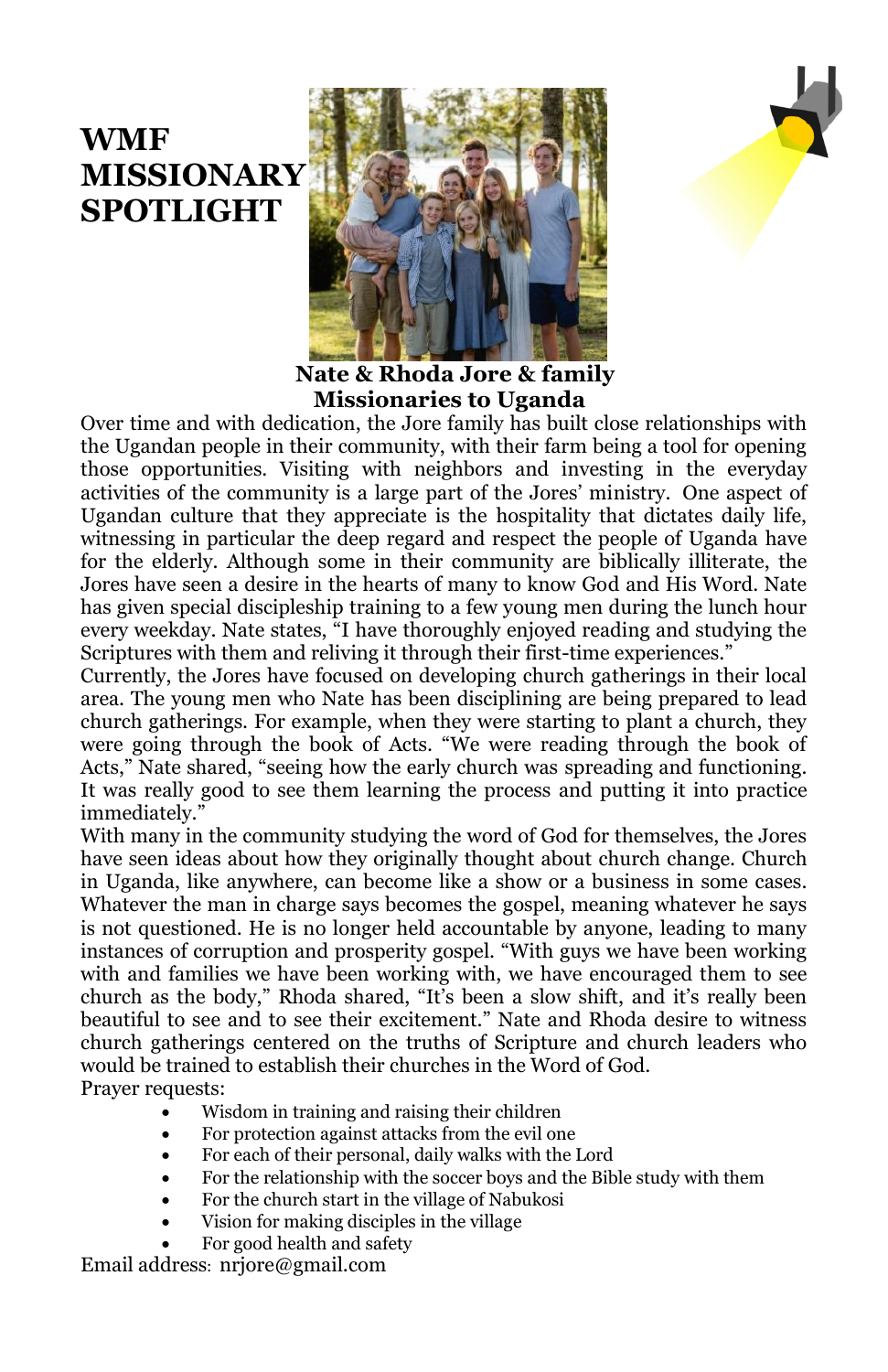

# **Vacation Bible School**

# August 1-5, 2022 6:00-8:00 pm All children 4-12 are invited to come Invite your friends!

#### **G'DAY, MATE! ARE YOU READY FOR THE TRIP OF A LIFETIME AS WE ZOOM OFF TO AUSTRALIA FOR VBS 2022?**

Zoomerang is a sanctity of life VBS in the land down under! Be prepared to experience the jaw-dropping beauty of the Great Barrier Reef, the arid temperature of outback afternoons, the architectural marvels of Australia's modern cities, and the fascinating eucalyptus forest, home of the koalas.

At Zoomerang, the newest Answers VBS, you'll marvel at the unforgettable wildlife, culture, and beauty of Australia while exploring the wonder and value of life, from the lives of preborn babies to eternal life in the kingdom of God. During this pro-life VBS, kids will discover that life is valuable. From the tiniest to the oldest, each person is made in the image of God—wonderfully designed to know him and live for him!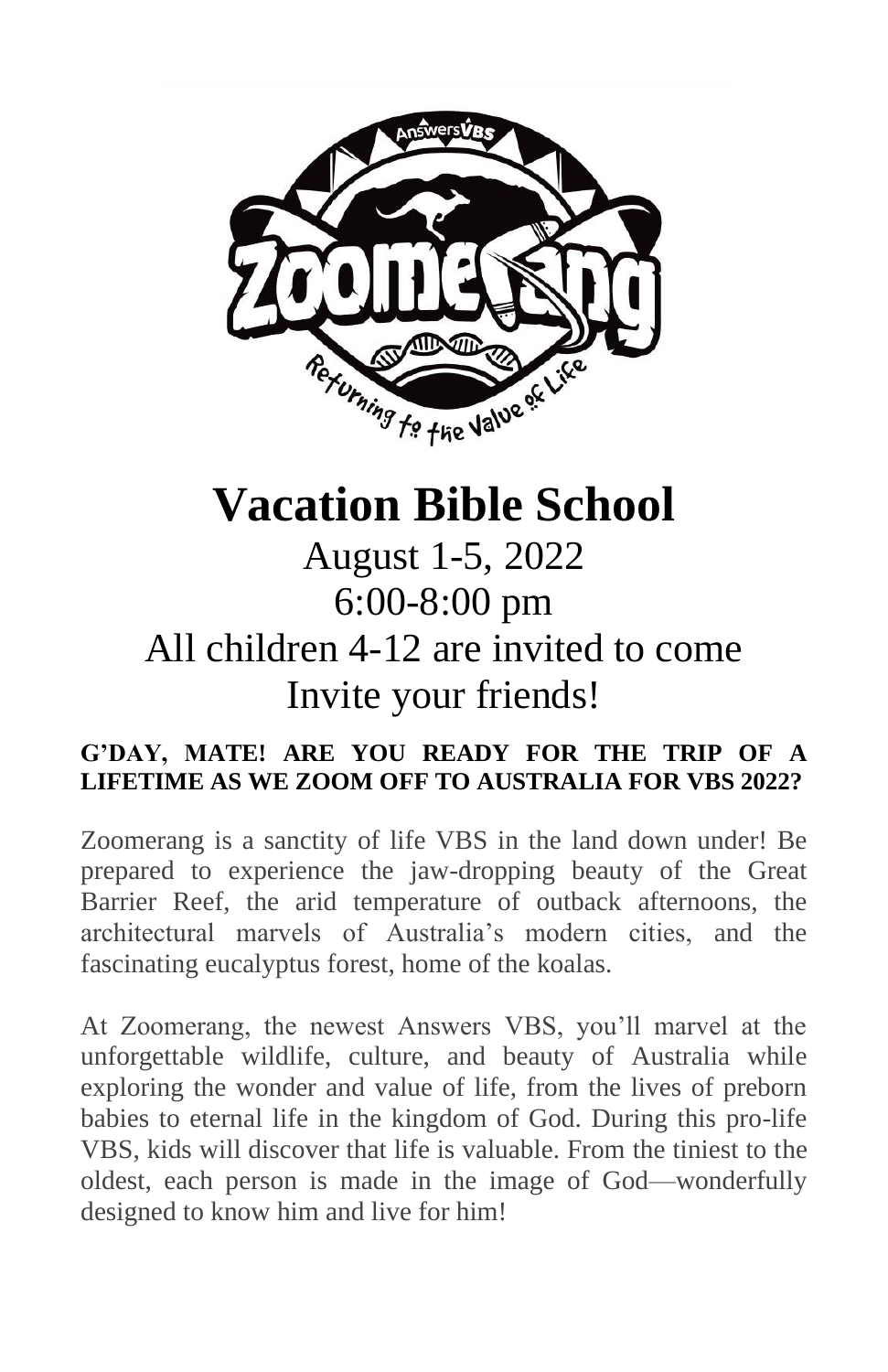## **MOB:** (Men of Bethel)

The MOB is in hiding from the CIA (Christians in Action). They will take a pause for summer and resume study in the fall.



*June 14, 7:00 pm at the church Lesson 6: Behold the Rock of Our Salvation July 12, 7:00 pm at the church Lesson 7: Behold the Righteous One* 

# Annual AFLC Conference

June 15-18 at the ARC in Osceola, WI<br>Celebrating Sixty Years

GOD REWARDS

THE FAITHFUL

Hebrews 11:6 Registration: **https://www.aflc.org/conference-registration/** For more info: *[\(https://www.aflc.org/conference\)](https://www.aflc.org/conference)* or contact Chanel Nelson in the AFLC President's office *(chanel.nelson@aflc.org).*

*Note*: Registration (including WMF registration and meal purchases) will close on June 6<sup>th</sup>, 2022

The evening services will be live streamed. Visit **www.aflc.org** and scroll down to 2022 Annual Conference.

### **Bethel Quilting**:

**June 2nd,** 1:00 pm at the church **June 16th**, 1:00 pm at the church **June 30th,** 1:00 pm at the church **July 14th,** 1:00 pm at the church **July 28th,** 1:00 pm at the church

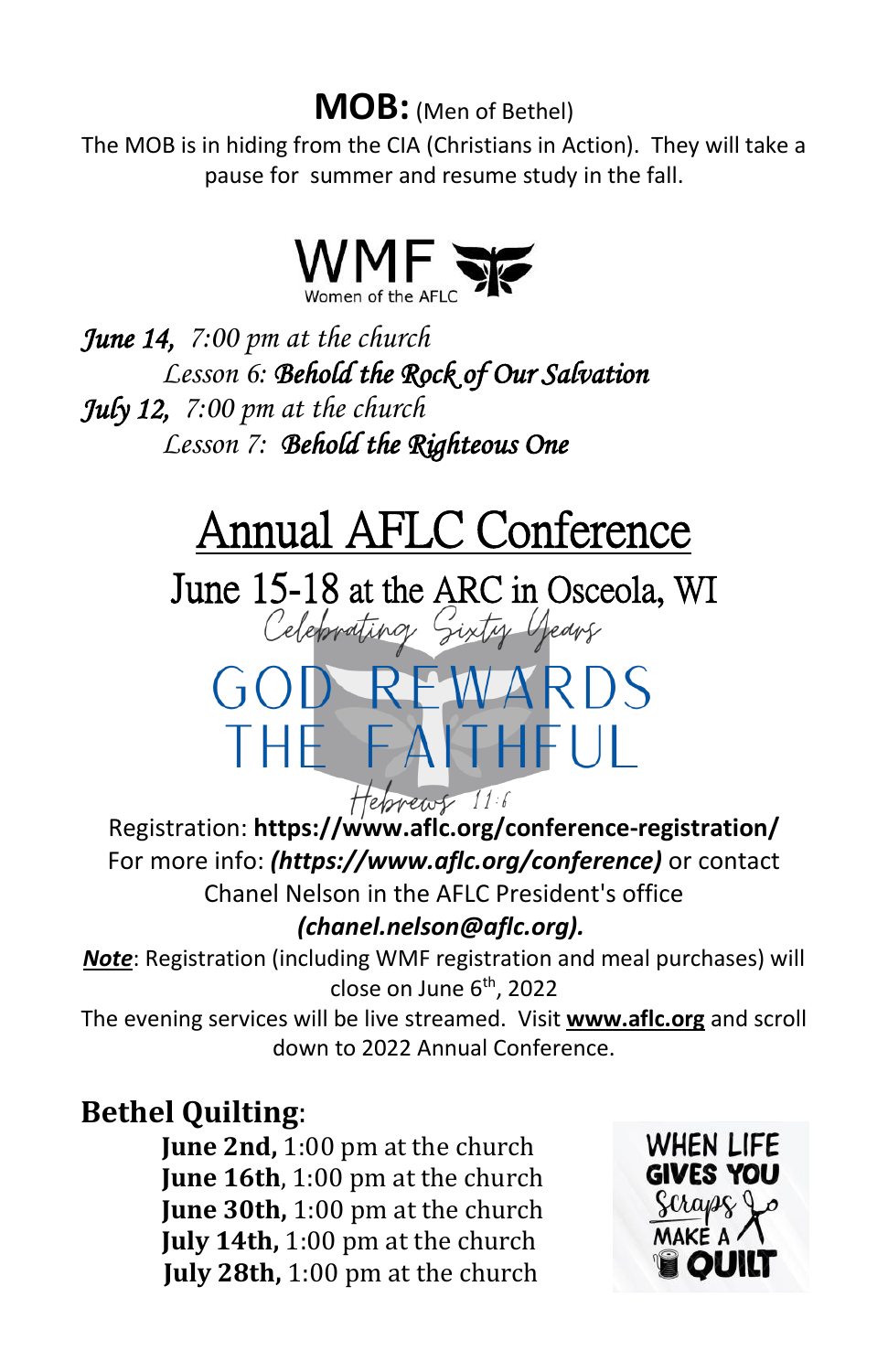



## Mike Spencer

Wednesday June 1<sup>st</sup>, 6:30-8:00 pm at The Grand Hotel

This is a repeat of the workshop Mike Spencer did last year. Registration is not required.

Men's Lunch: Thursday June 2<sup>nd</sup>, 11:30-1:00 at The Grand Hotel Registration is required.

Thursday June 2<sup>nd</sup>, 6:30-8:00 pm at The Grand Hotel

Life Defenders 201 will address the subjects of assisted suicide & euthanasia, as well as moral relativism and how it impacts the abortion debate.

Registration is not required.

See the posters on the bulletin board for more information.

**Voting:** Make your voice heard! Fulfill your Christian duty. American Family Association has made a voting guide available. Visit: **https://ivoterguide.com/**



**Father's Day: June 19, 2022**